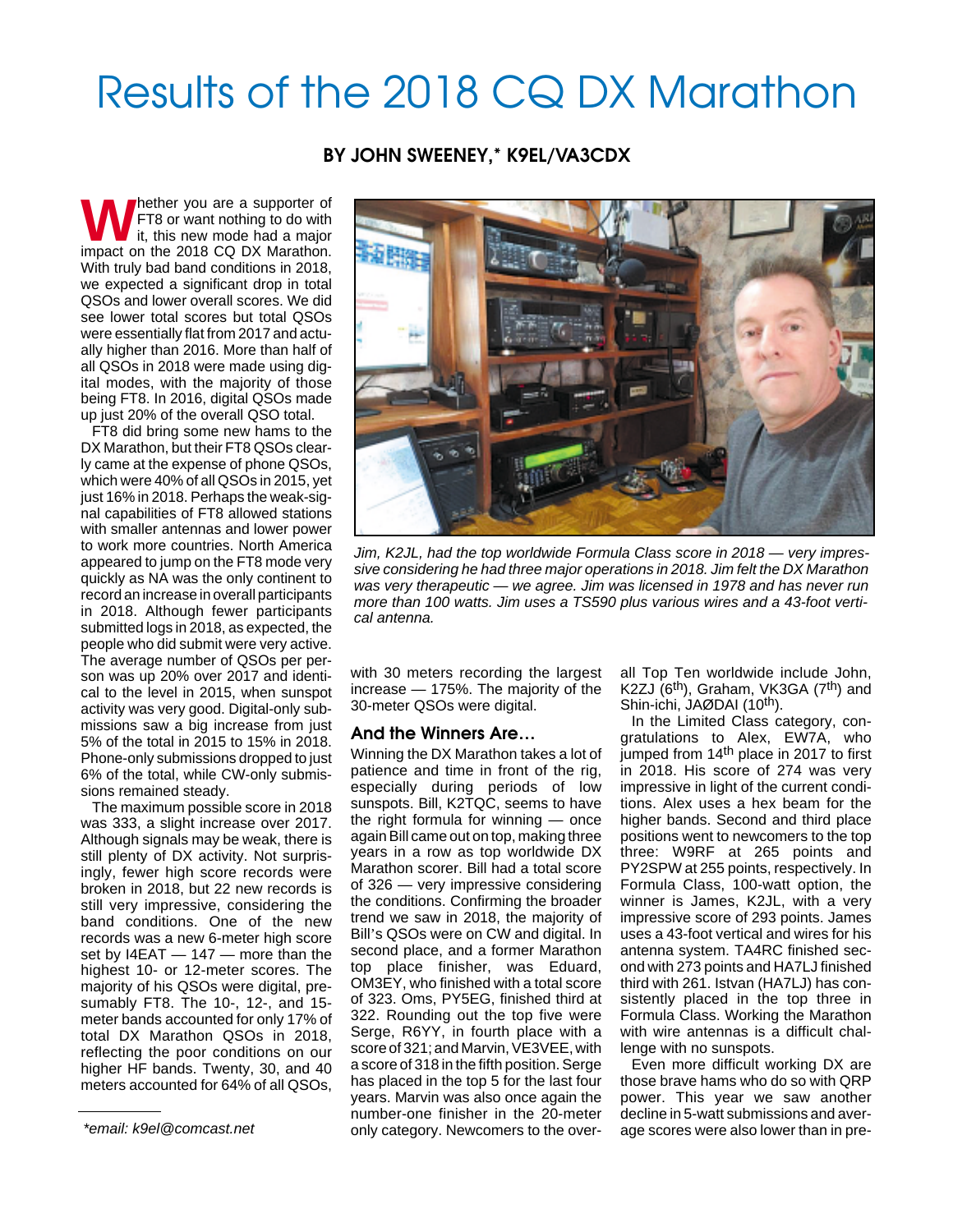vious years. Congratulations to Karel, OK2FD, for winning the QRP category with score of 262 points. Fulvio, IV3AOL, repeated his second-place finish of last year with an impressive 234 points, which was identical to his 2017 score.

Each year, about 25% of the DX Marathon participants choose to submit scores for a single mode, and 2018 was no exception. As noted above, phone submissions dropped significantly while digital-only submissions almost doubled. CW-only submissions were down slightly, but very close to the annual average.

One person who seems to really enjoy CW is Lada, OK2PAY, who, for the fourth year in a row, had the highest overall CW-only score. The top North America CW score went to John, K3MA, who finished just 5 points behind Lada. Both Lada and John will soon hold beautiful DX Marathon plaques for their efforts. Ken, W1NG, was 2 points behind K3MA and continues his string of top CW finishes.

On phone, Bruno, PY6BA, in his first attempt at winning, made a very strong effort and came in first with a score of 300. Gert, PA2LO, repeated his second-place finish from last year with a very respectable score of 269.

Digital-only submissions were up 30% from 2018 and represented over half of the single-mode submissions. This is a major change — in 2015 digital submission were only 5% of the total entries. The digital-only category also saw the only increase in high scores. The ability of FT8 to work weak signals clearly was responsible for the score increases. The top digital-only score was the same as phone and only a few points behind the top CW score at 300. The winner of the digital category once again is Jan, OM5XX, who increased his 2017 score by 10 points to win the digital plaque. Coming in second at 270 points was Piero, IK5FKF — always a top contender in the digital category. Vlad, RZ1OA, came in third with 260 points.

In addition to the overall and mode plaques, each year we award plaques to the top score on each continent plus the highest score on each of the 10- through 80-meter bands. Top honors for Africa once again went to EA8AXT with his 307 points, just one point less than his 2017 score and higher than his 2016 winning score. In Asia, JAØDAI has never finished lower than  $4<sup>th</sup>$  in the last 5 years, but in 2018 had the high score with 311, which is also his highest score in

## **TOP SCORES**

| <b>BOLD</b> = Plaque Winners  |
|-------------------------------|
| * = Certificate Winners       |
| Callsign is followed by Score |

| <b>Unlimited Class</b> |  |
|------------------------|--|
| K2TQC326               |  |
| OM3EY 323              |  |
|                        |  |
|                        |  |
|                        |  |
|                        |  |

| <b>Limited Class</b> |  |
|----------------------|--|
|                      |  |
|                      |  |
| PY2SPW255            |  |
|                      |  |
|                      |  |

| <b>Formula Class - 100w</b> |  |
|-----------------------------|--|
|                             |  |
|                             |  |
|                             |  |
| YV5OIE260                   |  |
|                             |  |

#### **Formula Class - 5w**

| OK2FD262          |  |
|-------------------|--|
| <u>IV3AOL</u> 234 |  |
|                   |  |
| W8OZA 208         |  |
|                   |  |

| <b>CW</b>  |  |
|------------|--|
| OK2PAY 307 |  |
|            |  |
|            |  |
|            |  |
|            |  |

| Phone      |  |
|------------|--|
| IPY6BA 300 |  |
|            |  |
|            |  |
|            |  |
|            |  |

| <b>Digital</b> |
|----------------|
| OM5XX 300      |
|                |

|      | IK2RPE 248    |
|------|---------------|
|      | <b>Africa</b> |
|      | EA8AXT307     |
|      |               |
|      |               |
|      |               |
|      |               |
|      |               |
| Asia |               |
|      | JAØDAI 311    |
|      | TA4RC 273     |
|      |               |

RZ1OA .................................260 K7MTR.................................248

| <b>Europe</b> |  |
|---------------|--|

| OM3EY 323 |  |
|-----------|--|
|           |  |
| PA3FQA312 |  |
| DL5AN 310 |  |
|           |  |
|           |  |

| <b>North America</b> |  |
|----------------------|--|
|                      |  |
| VE3VEE 318           |  |
|                      |  |
|                      |  |
| W9ILY 309            |  |

| Oceania    |  |  |
|------------|--|--|
|            |  |  |
|            |  |  |
| ZL2IFB 300 |  |  |
|            |  |  |
|            |  |  |

#### **South America**

| PY5EG322  |
|-----------|
| PY6BA 300 |
|           |
|           |
|           |
|           |

| <b>6 Meters</b> |  |
|-----------------|--|
|                 |  |
|                 |  |

| 10 Meters        |
|------------------|
|                  |
|                  |
|                  |
| PU2LEW 45        |
| PU2XMY 19        |
|                  |
|                  |
| 12 Meters        |
|                  |
| <b>15 Meters</b> |
| PU2WSQ 226       |
| PU2WDF225        |
|                  |
|                  |
| PU5YSV176        |
| ZS6HON 156       |
|                  |
| <b>17 Meters</b> |
| EA1DR287         |
|                  |
|                  |
|                  |
| 20 Meters        |
| VE3VEE 318       |
|                  |
|                  |
|                  |
|                  |
|                  |
| <b>30 Meters</b> |
|                  |
| PY2ADR 252       |
|                  |
| PY2LCD214        |
|                  |
|                  |
|                  |
| <b>40 Meters</b> |
| W9KNI 297        |
|                  |
|                  |
|                  |
| CM2RSV163        |

| 80 Meters  |  |
|------------|--|
|            |  |
|            |  |
| 160 Meters |  |

W1TC\* .................................182

|                   | -- |
|-------------------|----|
|                   |    |
| <b>160 Meters</b> |    |

| <b>CW-Europe</b>         |  |
|--------------------------|--|
| OK2PAY307                |  |
| DL6DH 277                |  |
| PAØINA 246               |  |
|                          |  |
| <b>CW-North America</b>  |  |
|                          |  |
|                          |  |
|                          |  |
|                          |  |
|                          |  |
|                          |  |
|                          |  |
| <b>Zones</b>             |  |
|                          |  |
| KL7KK* 228               |  |
| WO7R*302                 |  |
|                          |  |
| K2TQC 326                |  |
| CO2QU*190                |  |
| HK3W* 268                |  |
| HC5VF*157                |  |
| PY5EG 322                |  |
| CE7KF* 160               |  |
| LU5HA* 222               |  |
| PA3FQA* 312<br>OM3EY 323 |  |

| VE3VEE 318  |  |
|-------------|--|
| K2TQC 326   |  |
| CO2QU* 190  |  |
| HK3W* 268   |  |
| HC5VF*157   |  |
| PY5EG322    |  |
| CE7KF* 160  |  |
| LU5HA* 222  |  |
| PA3FQA* 312 |  |
| OM3EY 323   |  |
|             |  |
|             |  |
| YO3APJ*273  |  |
| A92GE* 270  |  |
|             |  |
| BV1EK* 235  |  |
| JAØDAI 311  |  |
| 4F3OM*190   |  |
| YB5QZ*303   |  |
| VK6DW*192   |  |
|             |  |
| ZL2IFB*300  |  |
| EA8AXT 307  |  |
| ZS2EZ* 228  |  |
| TF3DC* 194  |  |
|             |  |

Note: Top scorers in some zones received Plaques or Country Certificates.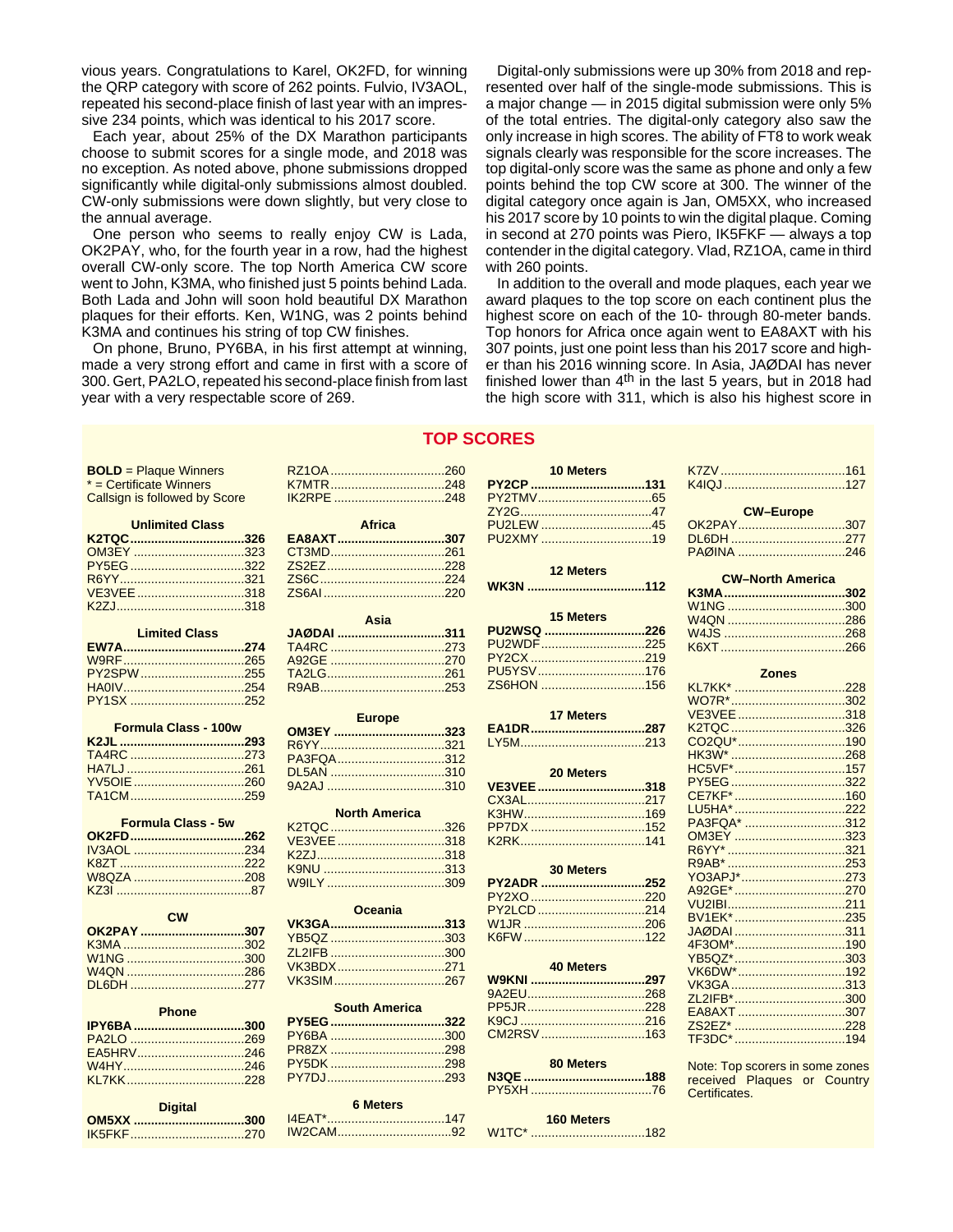the last 5 years. The battle for the Europe's top score is always close but, once again, OM3EY came out on top with a score of 323 followed closely by R6YY with 321. Their scores are almost identical to last year's and we congratulate both on their continued excellent results in the DX Marathon. In Oceania, VK3GA managed to improve on his 2017 winning score to once take top honors with a score of 313. YB5QZ and ZL2IFB were close behind in 2<sup>nd</sup> and 3<sup>rd</sup>, respectively. No North America plaque is awarded as Bill, K2TQC, already took overall worldwide honors. Oms, PY5EG, one of the top winners since the beginning of the DX Marathon, took home top South America honors with a score of 322.

About 10% of DX Marathon participants submit single-band scores each year and 2018 was no different. For the 2018 single-band competitions, there were only six entries for 10meters, all from Brazil. The 10-meter plaque was won by PY2CP with an amazing top score of 131 points - higher than 2017's 10-meter winning score. WK3N once again took top honors for 12 meters with a score of 112. We had some



John, OM5XX, has been very active since he retired and is a DX Marathon multiple plaque winner. He is shown here with his 2015 Limited Class plaque and his 2017 Digital plaque. Very soon he will add the 2018 Digital plaque to his collection.



Shin-ichi, JAØDAI, is a retired engineer and an active DX Marathon participant who credits the Marathon with keeping him active every day. He has a large array of antennas - clearly helping him to win the 2018 plaque for top Asia score.

## **CLUB SCORES**

| Club                            | <b>Score</b> |
|---------------------------------|--------------|
|                                 |              |
|                                 |              |
|                                 |              |
|                                 |              |
|                                 |              |
|                                 |              |
|                                 |              |
|                                 |              |
|                                 |              |
|                                 |              |
|                                 |              |
|                                 |              |
|                                 |              |
|                                 |              |
|                                 |              |
|                                 |              |
|                                 |              |
|                                 |              |
|                                 |              |
|                                 |              |
|                                 |              |
|                                 |              |
|                                 |              |
|                                 |              |
|                                 |              |
|                                 |              |
|                                 |              |
|                                 |              |
|                                 |              |
|                                 |              |
|                                 |              |
|                                 |              |
|                                 |              |
|                                 |              |
|                                 |              |
|                                 |              |
|                                 |              |
|                                 |              |
|                                 |              |
|                                 |              |
|                                 |              |
|                                 |              |
|                                 |              |
|                                 |              |
|                                 |              |
|                                 |              |
|                                 |              |
|                                 |              |
|                                 |              |
|                                 |              |
|                                 |              |
|                                 |              |
| Milford Ohio Amateur Radio Club |              |
|                                 |              |
|                                 |              |
|                                 |              |
|                                 |              |
|                                 |              |
|                                 |              |
|                                 |              |
|                                 |              |
|                                 |              |
|                                 |              |
|                                 |              |
|                                 |              |
|                                 |              |
|                                 |              |
|                                 |              |
|                                 |              |
|                                 |              |
|                                 |              |
|                                 |              |
|                                 |              |
|                                 |              |
|                                 |              |
|                                 |              |
|                                 |              |
|                                 |              |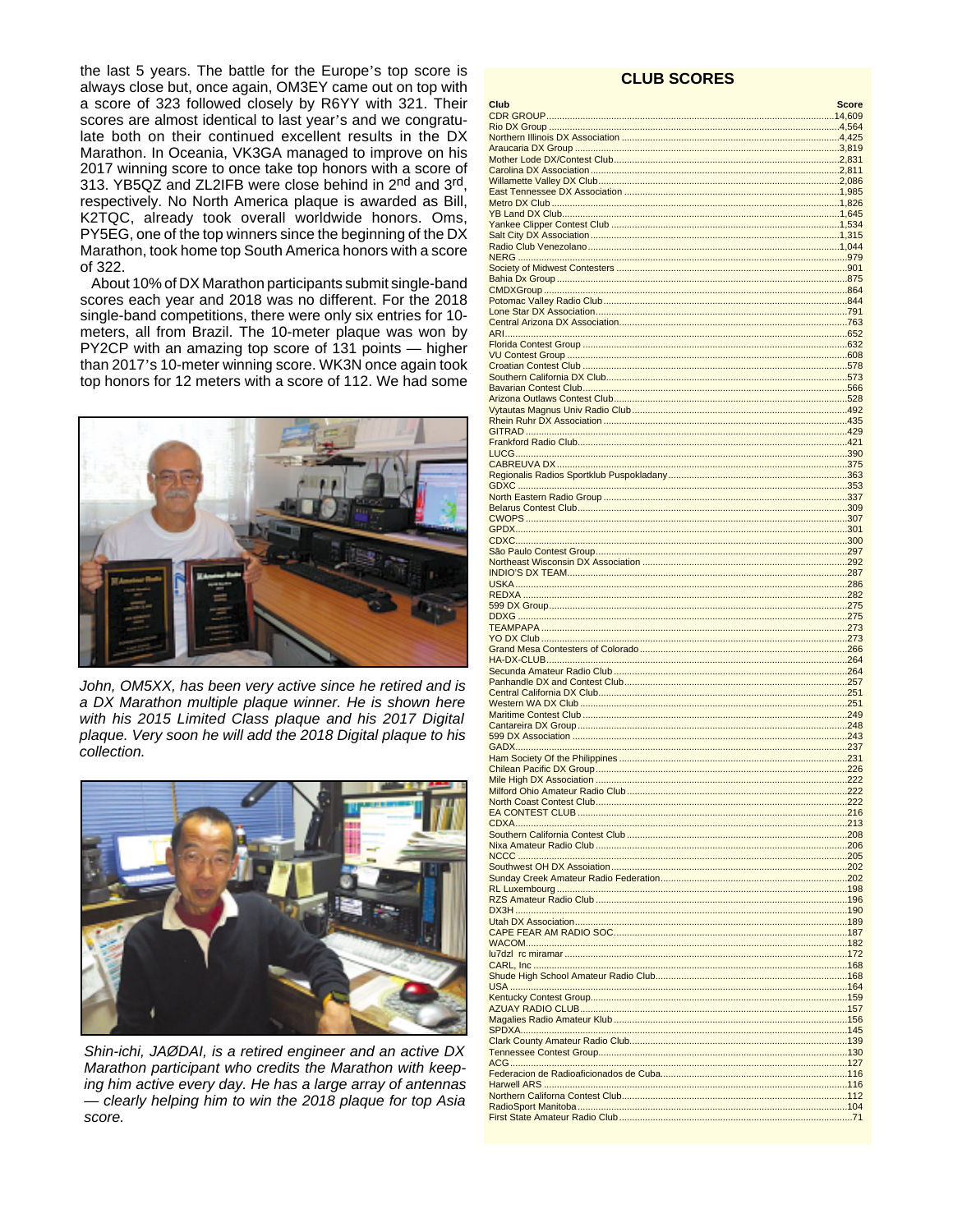very intense competition on the 15-meter band, but PU2WSQ came out on top with an impressive 226 points and PU2WDF followed in second place with 225 points. Seventeen meters proved to be a good DX band with Oscar, EA1DR, winning the top spot with an amazing score of 287. VE3VEE was once again the king of 20 meters with the very good score of 318. Twenty meters was definitely the hot band of 2018, as Marvin's 20-meter only score put him in a tie for 5<sup>th</sup> place overall worldwide. PY2ADR took top honors on 30 meters with a high score of 252. It was nice to see so many 30-meter submissions in 2018. Bob, W9KNI, continued his winning ways with the high 40-meter score of 297, slightly below 2017's winning score, but all his QSOs were phone or CW — no FT8. The 80-meter plaque was won by N3QE with a score of 188. Congratulations to all of the single-band plaque winners. The top 160-meter score of 182 will earn W1TC a nice certificate for taking top honors on the top band. Once again, I4EAT was king of 6 meters with his score of 147, which is higher than the top 10- and 12-meter scores and 9 points higher than his 2017 winning 6-meter score.

In 2017, we awarded 106 DX Marathon certificates in various categories, including the top continental score for each of the three modes, top score in each country, top score in each CQ zone, top score in each Canadian call district plus the top score in each U.S. call area for each of the four DX Marathon classes. For 2018, we added certificates for the top single-mode score in the U.S. The detailed listings showing all certificate winners are available on the DX Marathon and CQ websites. Congratulations to all the 2018 certificate winners.

Although propagation was down in 2018, there were 22 new DX Marathon records set by participants. New records

## **TOP SCORES: CONTINENTAL MODE, USA & CANADA CALL**

| <b>Phone</b><br><b>Contract Contract</b> |  |  |
|------------------------------------------|--|--|
|                                          |  |  |
|                                          |  |  |
|                                          |  |  |
|                                          |  |  |
|                                          |  |  |

| <b>CW</b>   |  |
|-------------|--|
|             |  |
| ZL1BBW* 199 |  |
|             |  |

#### **Digital** ZS6AI\*..................................220 VU2IBI\* .................................. OM5XX .................................. K7MTR\* ................................. YBØEIN\* ..............................220 PY2APK\*..............................

| OM5XX 300 W9 N9LJX* 158         |                      |                                  |  |
|---------------------------------|----------------------|----------------------------------|--|
|                                 |                      |                                  |  |
| YBØEIN* 220                     |                      |                                  |  |
| PY2APK*240                      |                      | <b>Example 19 USA Formula 5W</b> |  |
|                                 |                      | W3 KZ3I*87                       |  |
| <b>Example 19 USA Unlimited</b> |                      |                                  |  |
| W1 W1NG* 300                    |                      | W6 W8QZA* 208                    |  |
|                                 |                      |                                  |  |
|                                 |                      |                                  |  |
| W4 K5EK* 308                    | <b>Canada</b> Canada |                                  |  |
|                                 |                      |                                  |  |

| W5 W5IF <sup>*</sup> 299 |  |
|--------------------------|--|
| W6 N6JV* 300             |  |
| W7 WO7R 302              |  |
| W8 K8AJS* 275            |  |
| W9 K9NU*313              |  |
|                          |  |
| WØK6XT*266               |  |

#### **USA Limited**

| W1 KI1U* 141   |  |
|----------------|--|
| W3 WA3WZR* 152 |  |

\* Certificate Winners

**USA Formula 100W**

| W1 K1RI* 219              |  |
|---------------------------|--|
| W2 K2JL 253               |  |
| W3 K2RK <sup>*</sup> 115  |  |
| W4 N4KW*153               |  |
| W5 G5THG* 170             |  |
| W6 K6LE <sup>*</sup> 112  |  |
| W7 N7UVH* 110             |  |
| W9 N9LJX <sup>*</sup> 158 |  |
| WØAD1C*184                |  |

# **USA Formula 5W**

| W4 K4AR*44    |  |
|---------------|--|
| W6 W8QZA* 208 |  |
| W8 K8ZT* 222  |  |
|               |  |

| VE1VE1OP*249    |  |
|-----------------|--|
| VE2VE2BR* 271   |  |
| VE3VE3VEE318    |  |
| VE4 VE4HAZ* 104 |  |
| VE5 VE5UA* 253  |  |
| VA7 VA7CRZ* 214 |  |
| VE9VE9VIC* 164  |  |
|                 |  |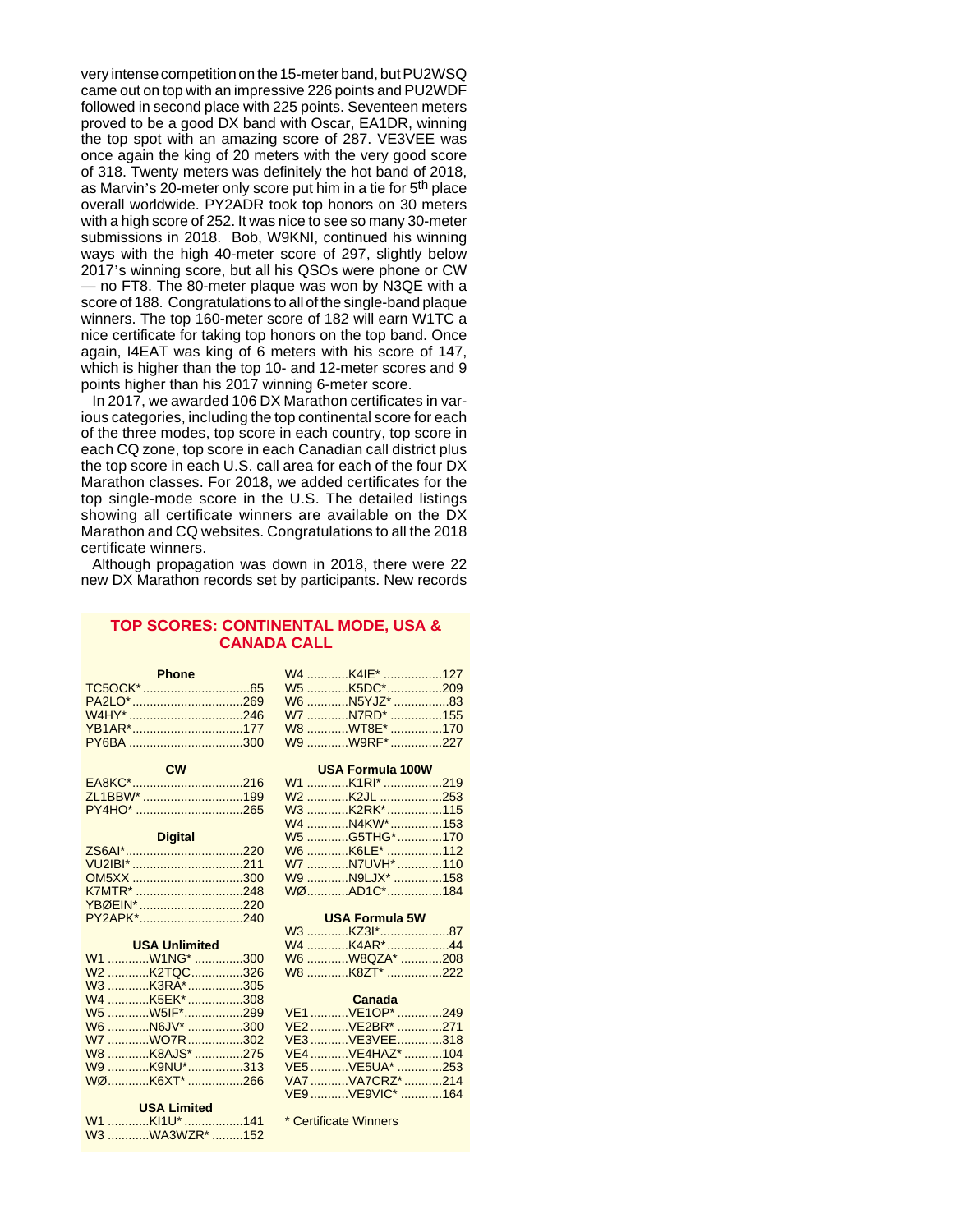included 11 new country records, six new continental mode records, two Formula Class 5-watt option records plus new records for highest 6-meter, club competition, and Zone 10. Even with reduced conditions, breaking records is still very possible.

In the popular club competition, the CDR Group in Brazil again took top honors while setting a new club score record. The battle for second place was very close, with the Rio DX Group beating the Northern Illinois DX Association by only 130 points. NIDXA is the sponsor of the top three DX Marathon plaques. Don't forget to include your club name on your 2019 DX Marathon submission.

## **Error Rates Drop**

Each year the DX Marathon website publishes a large amount of information to help participants minimize errors in their submissions. The Helpful Hints page can be accessed from the DX Marathon home page. In 2018, we published approximately 1,500 callsign exceptions and notes to help every participant reduce the number of errors in their submissions. We also recommend that you regularly update your logging program callsign database if it has one. Unusual callsign prefixes seem to multiply every year, so updating your program's database is critical to properly determining the DX location and/or Zone.

In 2018, the number of participants with no errors was about the same as  $2017 - 22\%$ , but we did see a significant drop in the overall QSO error rate to 1.7% — the lowest ever recorded in the DX Marathon since electronic scoring was initiated. Perhaps more participants are using the information we provide on the DX Marathon website, plus there is less chance of callsign errors when operating on FT8. The highest error category in 2018 was wrong country, which accounted for nearly 29% of all score reductions. There were many unique callsigns used in 2018, so it is critical to review your DX Marathon submission carefully.

The second highest error category was wrong zone at 27%. Confusion with U.S. zones is one of the biggest sources of zone errors. It is very important to note that U.S. callsign numbers are no longer required to match their QTH. A W6 could be in New York, or a KL7 could

# **COUNTRY WINNERS**

| Callsign is followed by score | GI4DOH              |
|-------------------------------|---------------------|
| * = Certificate Winners       | <b>GUØSL</b>        |
|                               | GW4EV               |
| 4F3OM 190                     | <b>HAØHV</b>        |
| 7Z1SJ* 207                    | HB9BY               |
| 9A2AJ* 310                    | HC5VF               |
| 9H3HZ* 116                    | HK3W                |
| A92GE 270                     | <b>IZ5CML</b>       |
| BI8CKU*168                    | <b>JAØDA</b>        |
| BV1EK 235                     | K <sub>2</sub> TQC  |
| CE7KF 160                     | KI 7KK.             |
| CO2QU 190                     | LU5HA               |
| CT1IUA*301                    | LX1NO <sup>*</sup>  |
| CT3MD* 261                    | LY2MM               |
| CX3AL* 217                    | <b>MØNKR</b>        |
| DL5AN* 310                    | OD5YA <sup>®</sup>  |
| DP1POL* 148                   | OE1SG               |
| EA1DR 287                     | OH <sub>2</sub> BII |
| EA8AXT307                     | OK2PA               |
| EI7CC* 237                    | <b>OM3EY</b>        |
| ES4RLH*210                    | ON6SA <sup>®</sup>  |
| EV1R* 309                     | OZ7YY*              |
| F4ESV* 303                    | PA3FQ               |
| FS/W9MK* 116                  | <b>PJ2/W9</b>       |

| GI4DOH* 240       | PJ7AA*120                   |  |
|-------------------|-----------------------------|--|
| GUØSUP* 155       | PYØFW* 96                   |  |
| GW4EVX* 139       | PY5EG322                    |  |
| HAØHW* 264        | R6YY321                     |  |
| HB9BYQ* 286       | R9AB253                     |  |
| HC5VF 157         | SQ8N*306                    |  |
| HK3W268           | SV9COL <sup>*</sup> 161     |  |
| IZ5CML*288        | TA1CM* 259                  |  |
| <u>JAØDAI 311</u> | TA4RC*273                   |  |
| K2TQC 326         | TF3DC 194                   |  |
| KL7KK228          | VE3VEE318                   |  |
| LU5HA 222         | VK3GA313                    |  |
| LX1NO*223         | VU2IBI211                   |  |
| LY2MM* 258        | YB5QZ 303                   |  |
| MØNKR* 306        | YO3APJ273                   |  |
| OD5YA* 248        | YU1WAT*169                  |  |
| OE1SGU*289        | YV5OIE*260                  |  |
| OH2BLD* 303       | Z68HZ*160                   |  |
| OK2PAY307         | ZL2IFB 300                  |  |
| OM3EY 323         | ZS2EZ228                    |  |
| ON6SAT* 242       |                             |  |
| OZ7YY*275         | Note: Top scorers in some   |  |
| PA3FQA312         | countries received plaques. |  |
| PJ2/W9VA* 72      |                             |  |



Fabricio, PU2WSQ, is active on all modes and primarily operates the 10-, 12-, 15-meter bands from his QTH in Sao Paulo, Brazil. He is shown holding the plaque for top 15-meter score in 2017.



Vassilis, SV1CNS, is shown here holding his 2017 plaque for winning Formula Class, 100-watt option. Vassilis has been a very active DXer for many years with a multitude of DX awards.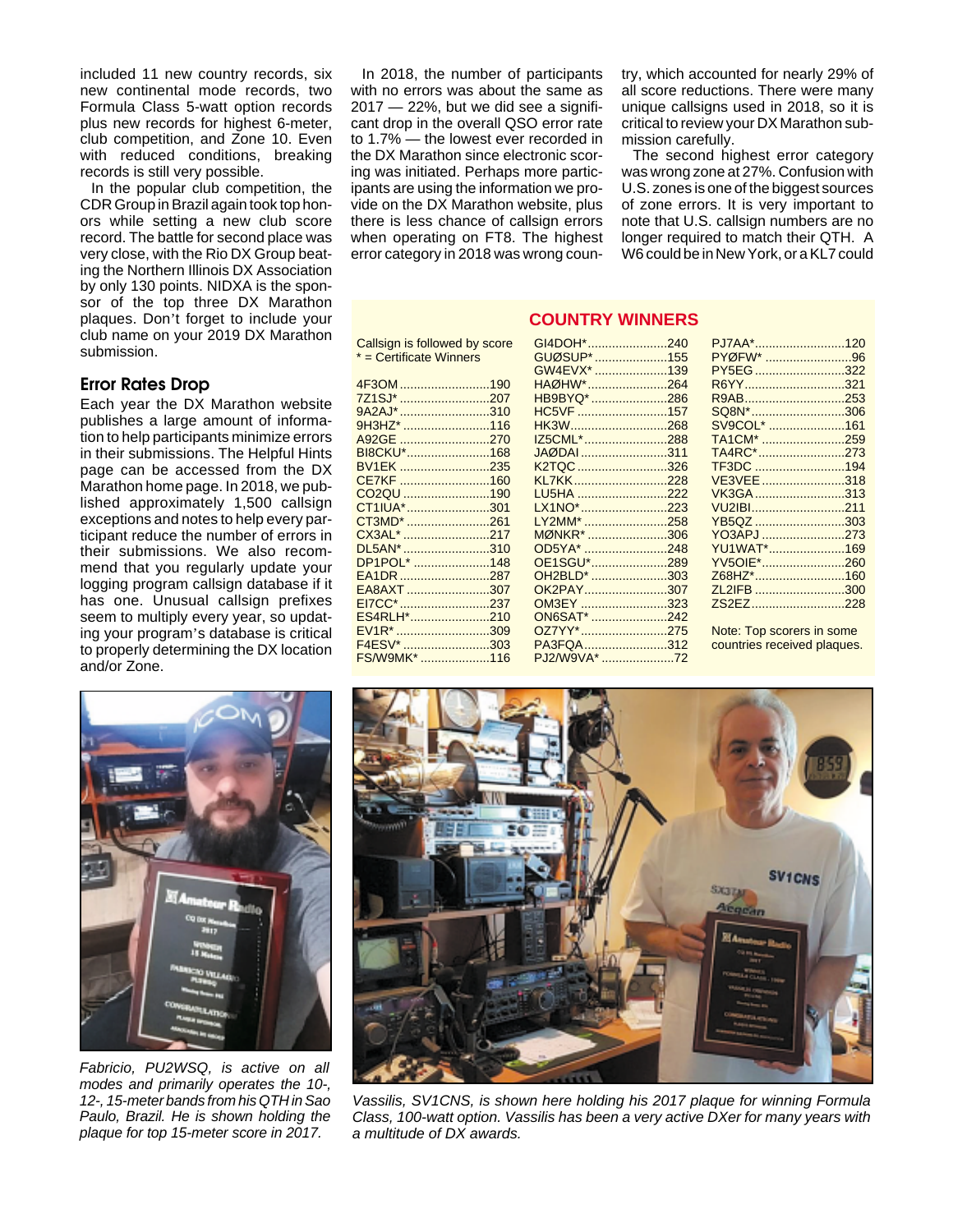

Bruno, PY6BA, has been an active ham since 1994, primarily chasing DX with some nice antennas. He clearly worked hard in 2018 as he had the top phone score and will soon have a DX Marathon plaque in his shack.

be in Puerto Rico. In addition to the U.S., there are many special callsigns in Russia that do not follow the traditional callsign mapping, thus creating many errors in zones 16, 17, 18, and 19. Zone 2 also continues to be a problem. Very few VE2 stations are actually located in Zone 2 — most are in Zone 5. The DX Marathon website does list the most active Zone 2 stations.

Invalid callsigns and Busted Calls were the next highest error categories. Unfortunately, the number of bad and incorrect DX Spots seems to be on the increase. We also saw an increase in the number of pirates active on the bands. When logging a QSO from a DX spot, listen carefully to the DX station to make sure the callsign is logged correctly, 40% of all point subtractions

were due to busted or incorrect callsigns. Some invalid callsigns may have been busted calls that were so bad that we could not determine the real callsign. Once again, there were many mix-ups between "0" (Zero) and "O" (Oh). The computer is not forgiving, so check your log carefully.

There are also mix-ups in dates, with different parts of the world using different date formats. The database that is used for scoring the DX Marathon includes start and end dates for all major expeditions, so please ensure that dates and times are properly logged along with the callsign, country, and zone for each QSO. Not-in-log reductions dropped significantly from 2017. With more logs being posted online, it is easy to check if you are in the log before entering that QSO in the DX Marathon. We do publish a lot of helpful information on the DX Marathon website, but there is nothing we can do to make sure you are in the log.

As part of this issue you will find a complete listing of all scores plus a listing of the top scores in all available categories. The DX Marathon website will include additional information and details on the 2018 results plus photos of plaque winners as they become available. For any questions or comments about the DX Marathon, please contact the author. Thank you for your participation in 2018 and best of luck in 2019!

# **Results 2018 CQ DX Marathon**

|                               | <b>UNLIMITED CLASS</b>    |              |       | OM <sub>5</sub> XX | 260 | 40 | 300 | AA4SC                          | 233 | 40 | 273 | PY2AE              | 213 | 40 | 253 |
|-------------------------------|---------------------------|--------------|-------|--------------------|-----|----|-----|--------------------------------|-----|----|-----|--------------------|-----|----|-----|
|                               | <b>Callsign Countries</b> | <b>Zones</b> | Score | ZL2IFB             | 261 | 39 | 300 | Y03APJ                         | 235 | 38 | 273 | KZ2I               | 214 | 38 | 252 |
| K2TQC                         | 286                       | 40           | 326   | W5IF               | 259 | 40 | 299 | VE3UTT                         | 234 | 39 | 273 | W90A/9             | 213 | 39 | 252 |
| OM3EY                         | 283                       | 40           | 323   | PR8ZX              | 258 | 40 | 298 | VE2BR                          | 232 | 39 | 271 | PY2ADR             | 212 | 40 | 252 |
| PY5EG                         | 282                       | 40           | 322   | PY5DK              | 262 | 36 | 298 | VK3BDX                         | 232 | 39 | 271 | W7YA0              | 212 | 39 | 251 |
| R6YY                          | 281                       | 40           | 321   | W9KNI              | 257 | 40 | 297 | A92GE                          | 231 | 39 | 270 | WA5VGI             | 212 | 39 | 251 |
| VE3VEE                        | 278                       | 40           | 318   | OH4UI              | 259 | 38 | 297 | IK5FKF                         | 231 | 39 | 270 | W7CD               | 213 | 38 | 251 |
| K <sub>2</sub> ZJ             | 278                       | 40           | 318   | K5BG               | 255 | 40 | 295 | PA <sub>2</sub> L <sub>0</sub> | 231 | 38 | 269 | VE <sub>10</sub> P | 210 | 39 | 249 |
| VK3GA                         | 273                       | 40           | 313   | K9NB               | 255 | 40 | 295 | 9A2EU                          | 228 | 40 | 268 | W9ZCL              | 212 | 37 | 249 |
| K9NU                          | 273                       | 40           | 313   | N6WT               | 254 | 40 | 294 | W4JS                           | 229 | 39 | 268 | K9MK               | 209 | 40 | 249 |
| PA3FQA                        | 272                       | 40           | 312   | PY7DJ              | 254 | 39 | 293 | HK3W                           | 231 | 37 | 268 | KA6BIM             | 209 | 39 | 248 |
| <b>JAØDAI</b>                 | 271                       | 40           | 311   | AA9A               | 253 | 39 | 292 | VK3SIM                         | 227 | 40 | 267 | OD5YA              | 208 | 40 | 248 |
| DL5AN                         | 270                       | 40           | 310   | <b>DL1NKS</b>      | 252 | 37 | 289 | OZ2ABI                         | 227 | 39 | 266 | <b>K7MTR</b>       | 208 | 40 | 248 |
| 9A2AJ                         | 270                       | 40           | 310   | OE1SGU             | 249 | 40 | 289 | K6XT                           | 227 | 39 | 266 | EA5HRV             | 211 | 35 | 246 |
| EV1R                          | 269                       | 40           | 309   | IZ5CML             | 250 | 38 | 288 | PY4HO                          | 225 | 40 | 265 | W4HY               | 207 | 39 | 246 |
| W9ILY                         | 269                       | 40           | 309   | DJ9ZB              | 247 | 40 | 287 | K6YK                           | 226 | 38 | 264 | PAØINA             | 209 | 37 | 246 |
| K5EK                          | 268                       | 40           | 308   | EA1DR              | 247 | 40 | 287 | <b>HA0HW</b>                   | 225 | 39 | 264 | PY40Y              | 206 | 39 | 245 |
| OK2PAY                        | 267                       | 40           | 307   | W6OU               | 248 | 39 | 287 | OZ1HX                          | 223 | 40 | 263 | CT1ILT             | 204 | 39 | 243 |
| EA8AXT                        | 268                       | 39           | 307   | W4QN               | 246 | 40 | 286 | OE4VIE                         | 223 | 39 | 262 | W6XK               | 204 | 39 | 243 |
| <b>MØNKR</b>                  | 267                       | 39           | 306   | HB9BYQ             | 248 | 38 | 286 | CT3MD                          | 224 | 37 | 261 | WS <sub>1</sub> L  | 205 | 38 | 243 |
| SQ8N                          | 266                       | 40           | 306   | WØRIC              | 245 | 38 | 283 | TA2LG                          | 238 | 23 | 261 | ON6SAT             | 206 | 36 | 242 |
| K3RA                          | 265                       | 40           | 305   | KC6AWX             | 242 | 40 | 282 | <b>RZ10A</b>                   | 221 | 39 | 260 | K9RR               | 204 | 37 | 241 |
| OK2SG                         | 263                       | 40           | 303   | K1PTF              | 241 | 40 | 281 | LY2MM                          | 219 | 39 | 258 | VE3ZZ              | 205 | 36 | 241 |
| N <sub>2</sub> BJ             | 264                       | 39           | 303   | PY2COY             | 241 | 39 | 280 | VK3VT                          | 218 | 39 | 257 | VK3AWG             | 202 | 39 | 241 |
| OH2BLD                        | 263                       | 40           | 303   | N4EFS              | 242 | 38 | 280 | N <sub>5</sub> ZC              | 217 | 40 | 257 | SQ3MZM             | 205 | 36 | 241 |
| YB5QZ                         | 263                       | 40           | 303   | N6RV               | 240 | 39 | 279 | ND9G                           | 216 | 40 | 256 | GI4DOH             | 201 | 39 | 240 |
| F4ESV                         | 263                       | 40           | 303   | NI3P               | 238 | 40 | 278 | WS7L                           | 216 | 39 | 255 | PY2APK             | 200 | 40 | 240 |
| K3MA                          | 262                       | 40           | 302   | W9MK               | 238 | 40 | 278 | YF9CDL                         | 220 | 35 | 255 | N4MIK              | 201 | 38 | 239 |
| W07R                          | 262                       | 40           | 302   | DL6DH              | 237 | 40 | 277 | VK <sub>2</sub> CA             | 215 | 39 | 254 | K9ARZ              | 208 | 31 | 239 |
| CT1IUA                        | 261                       | 40           | 301   | PY6TS              | 238 | 38 | 276 | WX6V                           | 215 | 39 | 254 | W1AJT              | 201 | 38 | 239 |
| N6JV                          | 261                       | 39           | 300   | 0Z7YY              | 235 | 40 | 275 | W7WM                           | 214 | 40 | 254 | WA4JQS             | 200 | 38 | 238 |
| PY6BA                         | 262                       | 38           | 300   | K8AJS              | 235 | 40 | 275 | VE5UA                          | 214 | 39 | 253 | NJ6G               | 199 | 39 | 238 |
| W <sub>1</sub> N <sub>G</sub> | 260                       | 40           | 300   | NU8Z               | 234 | 40 | 274 | R9AB                           | 215 | 38 | 253 | E17CC              | 198 | 39 | 237 |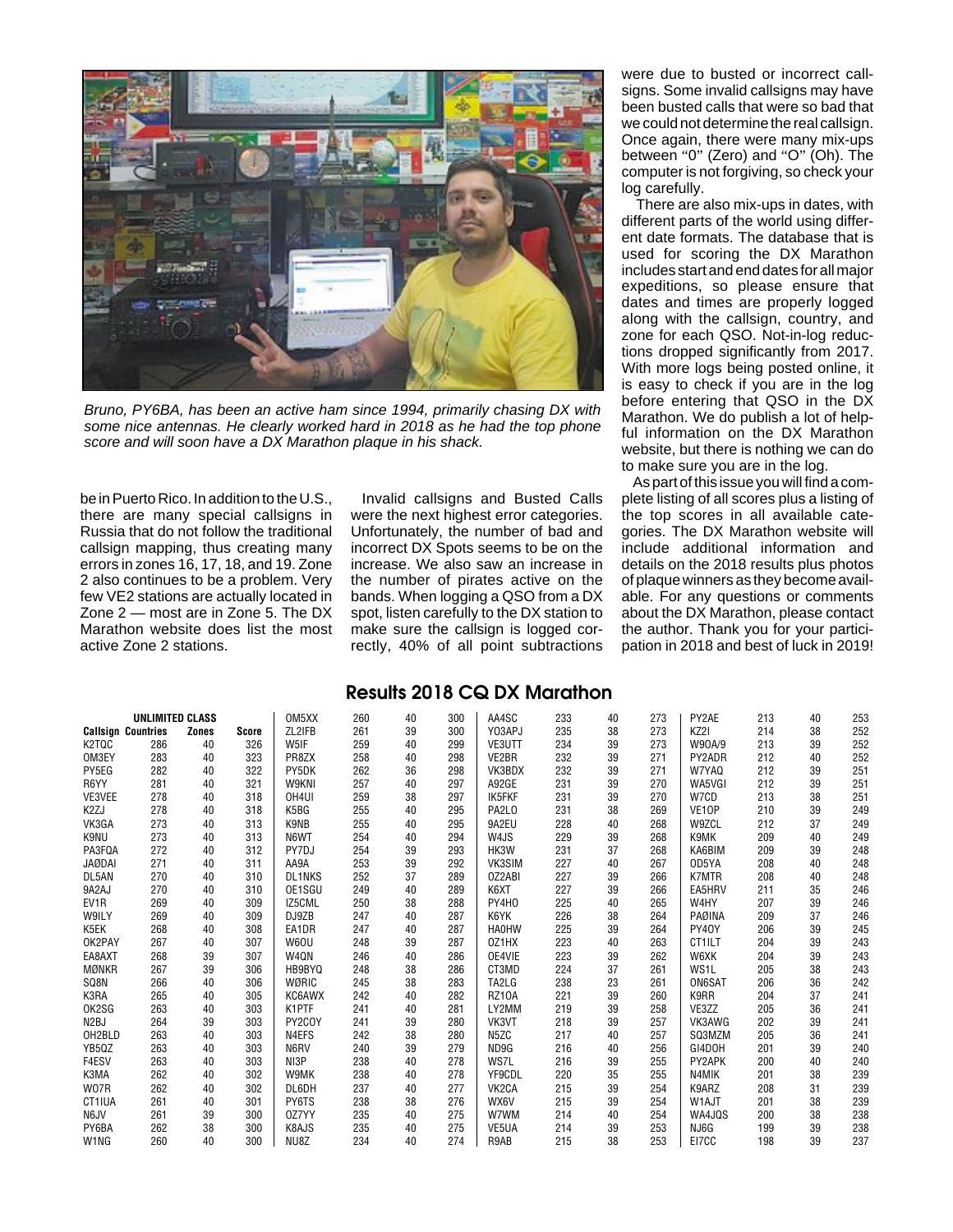| PY2KP              | 199        | 38       | 237        | W <sub>5</sub> Z <sub>0</sub> | 151        | 35       | 186        | PY2MP              | 106      | 29       | 135      | PY4JW                     | 40                                 | 19             | 59         |
|--------------------|------------|----------|------------|-------------------------------|------------|----------|------------|--------------------|----------|----------|----------|---------------------------|------------------------------------|----------------|------------|
| PY2DMZ             | 199        | 37       | 236        | VU2DED                        | 153        | 33       | 186        | PU2NAX             | 106      | 27       | 133      | PR2IL                     | 39                                 | 19             | 58         |
|                    |            |          |            |                               |            |          |            |                    |          |          |          |                           |                                    |                |            |
| K <sub>2</sub> UF  | 203        | 33       | 236        | PY2ZZ                         | 153        | 32       | 185        | PY5II              | 102      | 31       | 133      | PY2ZA                     | 41                                 | 17             | 58         |
| <b>BV1EK</b>       | 196        | 39       | 235        | W <sub>1</sub> H <sub>S</sub> | 153        | 29       | 182        | PP <sub>2</sub> CC | 106      | 26       | 132      | PY8ABH                    | 41                                 | 16             | 57         |
| LY2FN              | 195        | 39       | 234        | W <sub>1</sub> TC             | 149        | 33       | 182        | PY2CP              | 109      | 22       | 131      | PP8FA                     | 41                                 | 16             | 57         |
| K9KE               | 193        | 39       | 232        | PY2CAT                        | 145        | 37       | 182        | K9UQN              | 104      | 27       | 131      | PY5BK                     | 34                                 | 22             | 56         |
|                    |            |          | 232        | PY2GTA                        | 149        | 32       | 181        | PU4GOD             | 105      |          |          |                           | 36                                 | 20             |            |
| KY7M               | 194        | 38       |            |                               |            |          |            |                    |          | 26       | 131      | W6LP                      |                                    |                | 56         |
| K8YC               | 197        | 34       | 231        | PY2UD                         | 146        | 35       | 181        | PY2TWI             | 101      | 30       | 131      | W7SLS                     | 35                                 | 20             | 55         |
| WD9DZV             | 195        | 36       | 231        | PY2GZ                         | 146        | 35       | 181        | WB5WAJ             | 103      | 27       | 130      | PU5B0Y                    | 40                                 | 15             | 55         |
| W4HG               | 192        | 38       | 230        | VK4CC                         | 146        | 34       | 180        | PY2XZ              | 99       | 31       | 130      | KU4NY                     | 39                                 | 15             | 54         |
| W60AT              | 190        | 39       | 229        | N9AKR                         | 143        | 37       | 180        | AE4WG              | 105      | 25       | 130      | PS <sub>1</sub> S         | 37                                 | 15             | 52         |
|                    |            |          |            |                               |            |          |            |                    |          |          |          |                           |                                    |                |            |
| KL7KK              | 189        | 39       | 228        | N7US                          | 142        | 35       | 177        | W9VA               | 100      | 28       | 128      | PY2V0A                    | 35                                 | 17             | 52         |
| ZS2EZ              | 189        | 39       | 228        | YB1AR                         | 143        | 34       | 177        | K6SZQ              | 95       | 32       | 127      | ZY <sub>2G</sub>          | 31                                 | 16             | 47         |
| PP5JR              | 189        | 39       | 228        | K6UM                          | 142        | 35       | 177        | K4IQJ              | 99       | 28       | 127      | PY1SGT                    | 33                                 | 13             | 46         |
| N4PQX              | 190        | 38       | 228        | AF6SA                         | 143        | 34       | 177        | PY1FI              | 98       | 28       | 126      | PU2LEW                    | 33                                 | 12             | 45         |
| W3GQ               | 189        | 37       | 226        | PS8MT                         | 141        | 36       | 177        | W6DCC              | 96       | 29       | 125      | PU8RJI                    | 29                                 | 14             | 43         |
|                    |            |          |            |                               |            |          |            |                    |          |          |          |                           |                                    |                |            |
| KC1BB              | 188        | 38       | 226        | KT7E                          | 141        | 35       | 176        | W9XS               | 99       | 26       | 125      | PY2UGO                    | 27                                 | 16             | 43         |
| ZS6C               | 185        | 39       | 224        | PU2KNM                        | 144        | 32       | 176        | CT1AHU             | 96       | 27       | 123      | ZV4SL                     | 25                                 | 15             | 40         |
| OD5ZZ              | 187        | 36       | 223        | PU8RFL                        | 144        | 31       | 175        | K6FW               | 92       | 30       | 122      | PY2ANY                    | 19                                 | 13             | 32         |
| LX1NO              | 185        | 38       | 223        | PR8MET                        | 142        | 33       | 175        | DL7JAN             | 94       | 28       | 122      | K8EJ                      | 16                                 | 12             | 28         |
| NC6R               | 184        | 39       | 223        | CT3HF                         | 137        | 38       | 175        | N9MS               | 93       | 28       | 121      | PY2LCM                    | 18                                 | 10             | 28         |
|                    |            |          |            |                               |            |          |            |                    |          |          |          |                           |                                    |                |            |
| K8PK               | 190        | 32       | 222        | N9LAH                         | 140        | 35       | 175        | PY2CM              | 90       | 30       | 120      | PY2BK                     | 20                                 | $\overline{7}$ | 27         |
| ZS6AI              | 181        | 39       | 220        | YE1AR                         | 141        | 34       | 175        | PU2UAF             | 99       | 20       | 119      | PR <sub>2CI</sub>         | 12                                 | 10             | 22         |
| YBØEIN             | 181        | 39       | 220        | WA3DQS                        | 143        | 32       | 175        | K9RHY              | 88       | 30       | 118      | PU8MGB                    | 13                                 | 8              | 21         |
| PY2CX              | 183        | 36       | 219        | PY2RTB                        | 141        | 33       | 174        | PY2KG              | 89       | 28       | 117      | KE40JI                    | 13                                 | 7              | 20         |
| W8AV               | 181        | 37       | 218        | W9JJB                         | 143        | 31       | 174        | PY2CN              | 88       | 29       | 117      | PQ2HX                     | 12                                 | 8              | 20         |
|                    |            |          |            |                               |            |          |            |                    |          |          |          |                           |                                    |                |            |
| WXØZ               | 183        | 35       | 218        | PY2GIG                        | 137        | 37       | 174        | N9JV               | 87       | 29       | 116      | KI6YYT                    | 5                                  | 6              | 11         |
| PS2T               | 177        | 40       | 217        | IK2HTY                        | 135        | 35       | 170        | FS/W9MK            | 90       | 26       | 116      | PU1LMN                    | 5                                  | 5              | 10         |
| EA8KC              | 182        | 34       | 216        | YU1WAT                        | 138        | 31       | 169        | PY9MT              | 86       | 29       | 115      | ZW1F                      | 4                                  | 3              | 7          |
| K <sub>9</sub> CJ  | 179        | 37       | 216        | LU6UBM                        | 133        | 35       | 168        | PT2ARR             | 87       | 27       | 114      | PY2XDX                    | 3                                  | 3              | 6          |
|                    |            |          |            |                               |            | 33       |            |                    |          | 25       |          |                           |                                    |                |            |
| K9QVB              | 177        | 38       | 215        | PY2LPM                        | 134        |          | 167        | TA4MA              | 88       |          | 113      |                           |                                    |                |            |
| VA7CRZ             | 178        | 36       | 214        | NE8P                          | 136        | 31       | 167        | PU2UGO             | 85       | 27       | 112      |                           | <b>LIMITED CLASS - 100W OPTION</b> |                |            |
| <b>WA9LEY</b>      | 180        | 34       | 214        | W3MR                          | 133        | 32       | 165        | WK3N               | 91       | 21       | 112      | <b>Callsign Countries</b> |                                    | <b>Zones</b>   | Score      |
| PY2LCD             | 175        | 39       | 214        | WC3W                          | 132        | 32       | 164        | W4UW               | 87       | 24       | 111      | EW7A                      | 235                                | 39             | 274        |
| VK3GK              | 176        | 38       | 214        | CT7AKW                        | 132        | 32       | 164        | PU8MRS             | 86       | 24       | 110      | W9RF                      | 227                                | 38             | 265        |
| PY2TUA             | 178        | 35       | 213        | PY5HT                         | 131        | 33       | 164        | N9EP               | 83       | 27       | 110      | PY2SPW                    | 220                                | 35             | 255        |
|                    |            |          |            |                               |            |          |            |                    |          |          |          |                           |                                    |                |            |
| W4AG               | 184        | 29       | 213        | PU2YFR                        | 132        | 32       | 164        | PY2TTE             | 81       | 28       | 109      | <b>HAØIV</b>              | 217                                | 37             | 254        |
| LY5M               | 177        | 36       | 213        | PY1GB                         | 128        | 35       | 163        | PY1CDR             | 76       | 30       | 106      | PY1SX                     | 213                                | 39             | 252        |
| PC3T               | 174        | 38       | 212        | PY2NFT                        | 132        | 31       | 163        | PY2CAZ             | 79       | 25       | 104      | IK2RPE                    | 208                                | 40             | 248        |
| PY2XV              | 176        | 36       | 212        | PQ5B                          | 126        | 35       | 161        | K9ANN              | 82       | 21       | 103      | PY2RJ                     | 212                                | 36             | 248        |
| PY1ZV              | 177        | 35       | 212        | SV9COL                        | 130        | 31       | 161        | PP5BZ              | 78       | 24       | 102      | K5DC                      | 209                                | 38             | 247        |
|                    |            |          |            |                               |            |          |            |                    |          |          |          |                           |                                    |                |            |
| VU2IBI             | 173        | 38       | 211        | K7ZV                          | 127        | 34       | 161        | PY2EMI             | 76       | 26       | 102      | TA4SO                     | 208                                | 38             | 246        |
| PY2NF              | 174        | 34       | 208        | Z68HZ                         | 128        | 32       | 160        | AF4T               | 75       | 26       | 101      | PY2MSR                    | 197                                | 39             | 236        |
| 7Z <sub>1</sub> SJ | 168        | 39       | 207        | W7RM                          | 123        | 37       | 160        | PT9IR              | 74       | 27       | 101      | PP5XA                     | 197                                | 39             | 236        |
| PY2WND             | 172        | 35       | 207        | PY2RF                         | 128        | 32       | 160        | PY2VH              | 75       | 25       | 100      | PP5AM                     | 197                                | 37             | 234        |
| <b>W90A</b>        | 171        | 36       | 207        | CE7KF                         | 130        | 30       | 160        | FS/K9EL            | 75       | 23       | 98       | PU2WSQ                    | 192                                | 34             | 226        |
|                    |            |          |            |                               |            |          |            |                    |          |          |          |                           |                                    |                |            |
| WAØJZK             | 171        | 35       | 206        | <b>NUØC</b>                   | 126        | 34       | 160        | K7EMI              | 70       | 28       | 98       | PU2WDF                    | 194                                | 31             | 225        |
| W1JR               | 171        | 35       | 206        | NV4A                          | 132        | 28       | 160        | <b>PYØFW</b>       | 70       | 26       | 96       | LU5HA                     | 187                                | 35             | 222        |
| K1ESE              | 174        | 32       | 206        | PY4AZ                         | 130        | 29       | 159        | PY2SEI             | 74       | 19       | 93       | YV6BXN                    | 187                                | 34             | 221        |
| PR7AB              | 171        | 35       | 206        | K1SND                         | 127        | 31       | 158        | PY5FB              | 69       | 23       | 92       | PY2X0                     | 183                                | 37             | 220        |
| N3RC               | 167        | 38       | 205        | K <sub>2</sub> P <sub>0</sub> | 121        | 36       | 157        | IW2CAM             | 77       | 15       | 92       | YV5EN                     | 182                                | 37             | 219        |
|                    |            |          |            | ZS6HON                        |            |          |            |                    |          |          |          |                           |                                    |                |            |
| K9MM               | 165        | 40       | 205        |                               |            |          | 156        |                    |          |          |          |                           |                                    |                | 218        |
| PP1WW              | 171        |          |            |                               | 125        | 31       |            | PU2MBO             | 67       | 25       | 92       | N9TF                      | 181                                | 37             |            |
| PY20KB             |            | 34       | 205        | W1RH                          | 123        | 32       | 155        | PY2ABN             | 64       | 25       | 89       | CT7AQS                    | 174                                | 37             | 211        |
| PY2VA              | 170        | 35       | 205        | LU1DLA                        | 117        | 38       | 155        |                    |          |          | 89       | VU2AE                     | 175                                | 36             | 211        |
|                    |            |          |            |                               |            |          |            | FS/K9NU            | 68       | 21       |          |                           |                                    |                |            |
|                    | 171        | 33       | 204        | W6RKC                         | 121        | 33       | 154        | PU2WDX             | 69       | 20       | 89       | SP3AM                     | 175                                | 35             | 210        |
| NIØC               | 165        | 38       | 203        | PY2XL                         | 124        | 30       | 154        | PY1NS              | 68       | 21       | 89       | TA2LP                     | 169                                | 38             | 207        |
| AJ8B               | 168        | 34       | 202        | PY7BR                         | 124        | 28       | 152        | PU1KDX             | 64       | 23       | 87       | TA5FA                     | 165                                | 37             | 202        |
| W6UB               | 165        | 37       | 202        | W6RC                          | 122        | 30       | 152        | FS/W9ILY           | 66       | 18       | 84       | WT8E                      | 170                                | 32             | 202        |
| K9JU               | 168        | 34       | 202        | PY4ARS                        | 124        | 27       | 151        | PU9ATH             | 61       | 22       | 83       | PU2RT0                    | 167                                | 34             | 201        |
|                    |            |          |            |                               |            |          |            |                    |          |          |          |                           |                                    |                |            |
| ZW5B               | 161        | 39       | 200        | N3CDA                         | 123        | 26       | 149        | PT8CW              | 61       | 20       | 81       | LX1TI                     | 161                                | 37             | 198        |
| ZL1BBW             | 162        | 37       | 199        | KU1CW                         | 115        | 34       | 149        | PR8KW              | 64       | 17       | 81       | G4AYU                     | 160                                | 32             | 192        |
| W1NK               | 166        | 33       | 199        | DP1POL                        | 111        | 37       | 148        | PY2AP              | 60       | 19       | 79       | N7RD                      | 155                                | 35             | 190        |
| AK6A               | 163        | 36       | 199        | 14EAT                         | 121        | 26       | 147        | PU1MIL             | 54       | 23       | 77       | K9QVB/9                   | 150                                | 35             | 185        |
| W4CU               | 166        | 31       | 197        | PY2VM                         | 112        | 34       | 146        | PY5XH              | 55       | 21       | 76       | PY4Z0                     | 149                                | 35             | 184        |
| PY2XC              |            |          |            | K7VIT                         |            | 34       |            |                    | 56       |          | 76       | PY1AX                     | 149                                |                |            |
|                    | 162        | 35       | 197        |                               | 112        |          | 146        | W4TO               |          | 20       |          |                           |                                    | 34             | 183        |
| PY4EP              | 159        | 37       | 196        | PY3TX                         | 113        | 31       | 144        | PY4ME              | 57       | 19       | 76       | WA3WZR                    | 152                                | 30             | 182        |
| WB2NVR             | 161        | 35       | 196        | <b>ON6NA</b>                  | 113        | 30       | 143        | PU90JZ             | 53       | 22       | 75       | PU5KGB                    | 144                                | 36             | 180        |
| W1EBI              | 161        | 34       | 195        | K6DN                          | 116        | 27       | 143        | PY20AL             | 56       | 19       | 75       | PY5IP                     | 147                                | 31             | 178        |
| TF3DC              | 163        | 31       | 194        | PY2SR                         | 109        | 34       | 143        | TC630MECCA         | 60       | 14       | 74       | LW5DR                     | 138                                | 34             | 172        |
| JN3SAC             | 156        | 38       | 194        | PT4B                          | 112        | 30       | 142        | PJ2/W9VA           | 53       | 19       | 72       | KI1U                      | 141                                | 30             | 171        |
|                    |            |          |            |                               |            |          |            |                    |          |          |          |                           |                                    |                |            |
| W30A               | 158        | 35       | 193        | AJ4HW                         | 132        | 10       | 142        | PV <sub>2</sub> B  | 54       | 18       | 72       | SP5CGN                    | 138                                | 32             | 170        |
| PY2BEK             | 187        | 6        | 193        | PY4LH                         | 118        | 24       | 142        | PT9BM              | 53       | 15       | 68       | K3HW                      | 138                                | 31             | 169        |
| VK6DW              | 159        | 33       | 192        | PU2MVE                        | 111        | 31       | 142        | PY2KEY             | 49       | 19       | 68       | PP5TG                     | 139                                | 30             | 169        |
| PR <sub>2D</sub>   | 155        | 36       | 191        | TA4ABG                        | 111        | 29       | 140        | ZW2MT              | 47       | 20       | 67       | PT7ZT                     | 136                                | 31             | 167        |
| PP1CZ              | 155        | 35       | 190        | WE6Z                          | 108        | 32       | 140        | VK3BNR             | 47       | 19       | 66       | YC6JRT                    | 129                                | 37             | 166        |
|                    |            |          |            |                               |            |          |            |                    |          |          |          |                           |                                    |                |            |
| 4F30M              | 153        | 37       | 190        | PY2ZEA                        | 108        | 31       | 139        | CE3JRI             | 47       | 19       | 66       | PU2STZ                    | 134                                | 31             | 165        |
| WT2P               | 155        | 34       | 189        | GW4EVX                        | 114        | 25       | 139        | TC50CK             | 53       | 12       | 65       | YDØSDD                    | 131                                | 33             | 164        |
| AK70               | 153        | 36       | 189        | K1GU                          | 107        | 31       | 138        | PY2TMV             | 49       | 16       | 65       | SP3BGD                    | 124                                | 38             | 162        |
| PY2DPM             | 152        | 36       | 188        | PY2RKG                        | 109        | 28       | 137        | WB6BET             | 44       | 21       | 65       | AF5CC                     | 130                                | 30             | 160        |
| N3QE               | 156        | 32       | 188        | KK7PR                         | 105        | 31       | 136        | PU9DCB             | 51       | 13       | 64       | K4IE                      | 127                                | 32             | 159        |
|                    |            |          |            |                               |            |          |            |                    |          |          |          |                           |                                    |                |            |
| N4ANV<br>PY1FR     | 158<br>150 | 29<br>37 | 187<br>187 | WM4AA<br>PR2CDR               | 111<br>105 | 25<br>30 | 136<br>135 | ZW2F<br>PY2KS      | 44<br>38 | 20<br>22 | 64<br>60 | TA3AER<br>HC5VF           | 123<br>127                         | 35<br>30       | 158<br>157 |